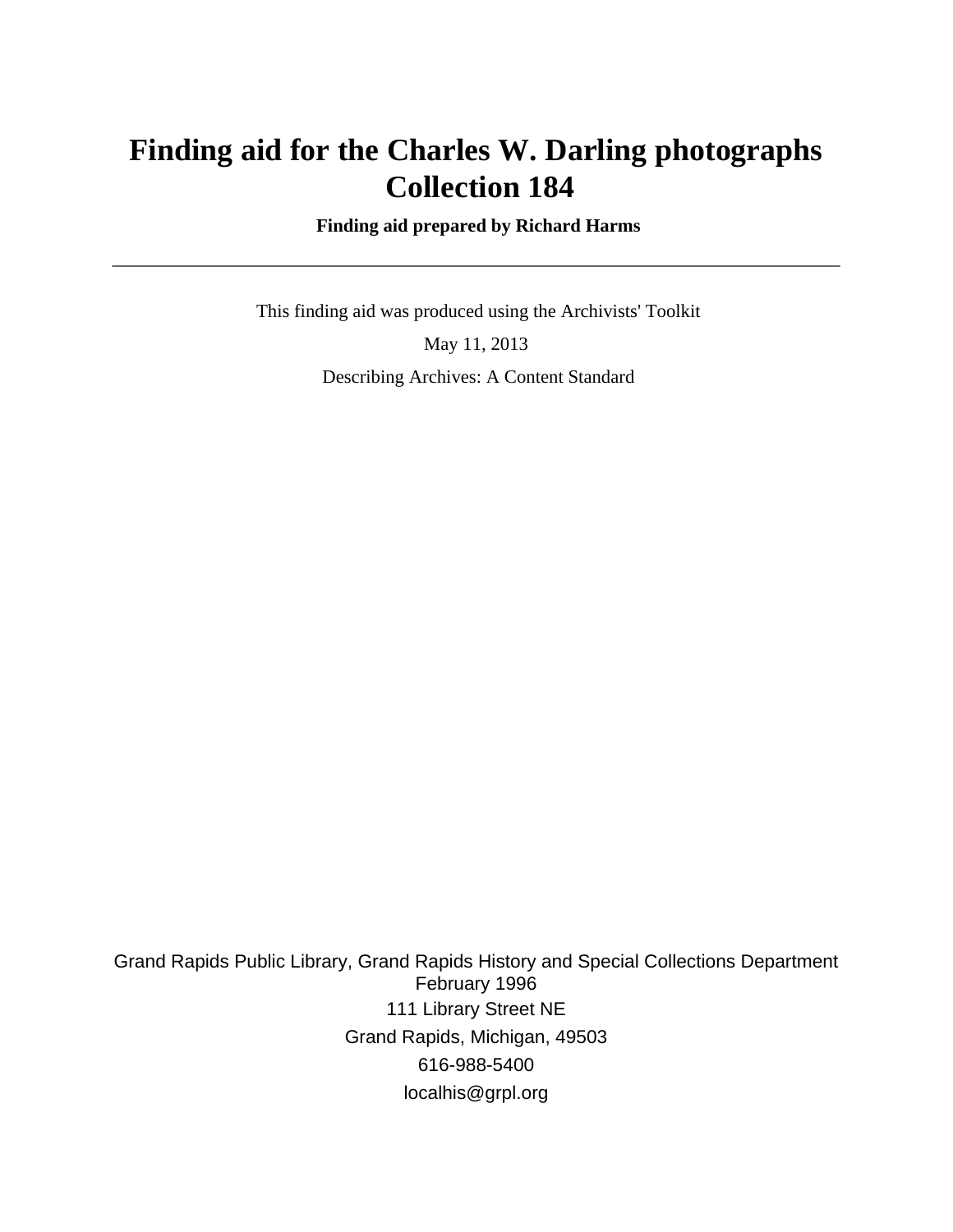## **Table of Contents**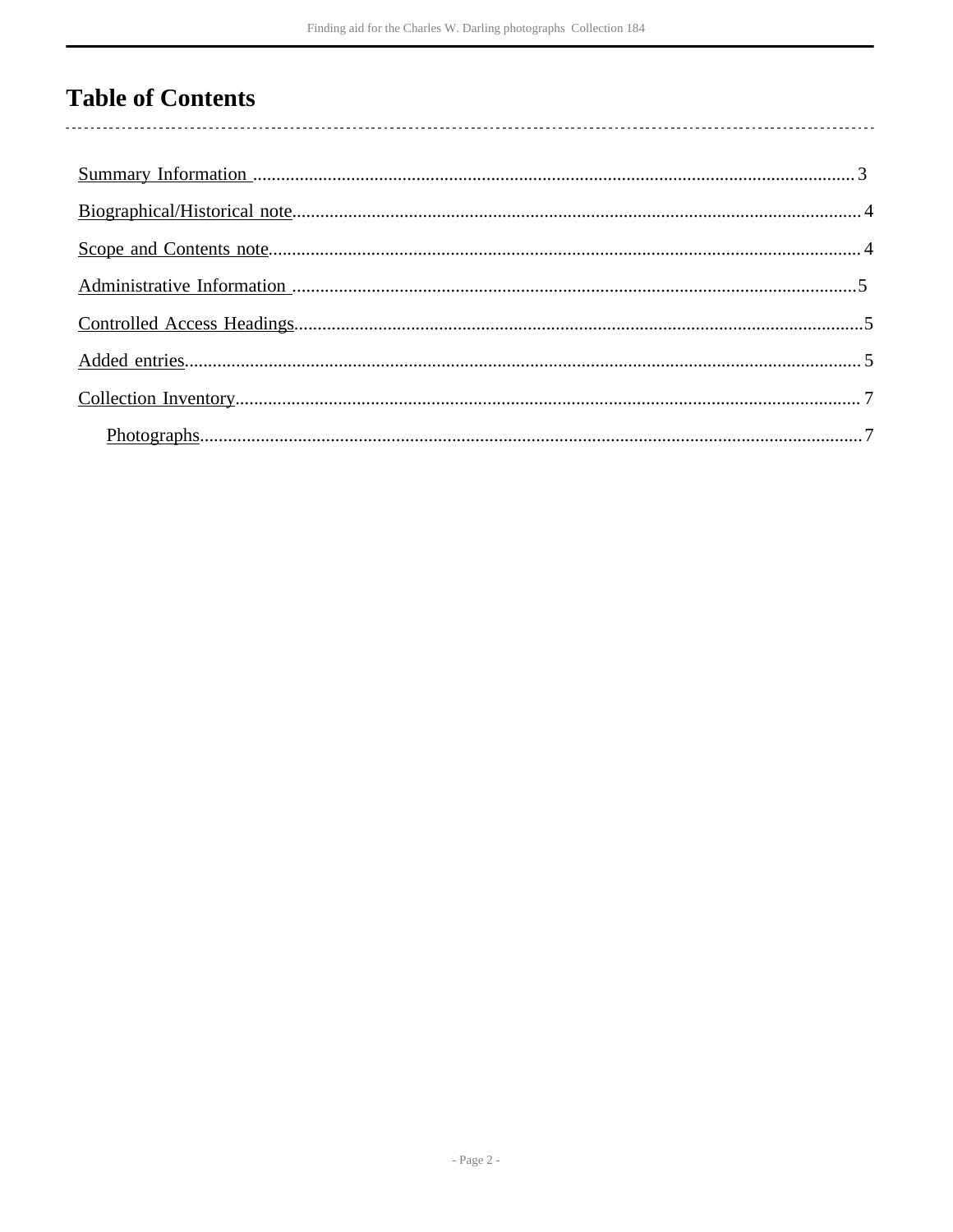# <span id="page-2-0"></span>**Summary Information**

..................................

| <b>Repository</b> | Grand Rapids Public Library, Grand Rapids History and Special<br><b>Collections Department</b>                                                                                                                                                                                                                                                                                                                                                                                                                                                                                                                                                                                                                    |
|-------------------|-------------------------------------------------------------------------------------------------------------------------------------------------------------------------------------------------------------------------------------------------------------------------------------------------------------------------------------------------------------------------------------------------------------------------------------------------------------------------------------------------------------------------------------------------------------------------------------------------------------------------------------------------------------------------------------------------------------------|
| <b>Creator</b>    | Darling, Charles W, 1889-1971                                                                                                                                                                                                                                                                                                                                                                                                                                                                                                                                                                                                                                                                                     |
| <b>Creator</b>    | Grand Rapids (Mich.). Engineering Department.                                                                                                                                                                                                                                                                                                                                                                                                                                                                                                                                                                                                                                                                     |
| <b>Title</b>      | Charles W. Darling photographs                                                                                                                                                                                                                                                                                                                                                                                                                                                                                                                                                                                                                                                                                    |
| Date [inclusive]  | 1922-1940                                                                                                                                                                                                                                                                                                                                                                                                                                                                                                                                                                                                                                                                                                         |
| <b>Extent</b>     | 0.3 Linear feet One box                                                                                                                                                                                                                                                                                                                                                                                                                                                                                                                                                                                                                                                                                           |
| Language          | English                                                                                                                                                                                                                                                                                                                                                                                                                                                                                                                                                                                                                                                                                                           |
| <b>Abstract</b>   | Charles W. Darling (1889-1971) was the City Engineer and later Director<br>of Public Services for Grand Rapids, Michigan. The images in this<br>collection show some of the projects supervised by the city engineering<br>department while Darling was on its staff. The photographs depict road<br>improvement projects during the late 1920s and early 1930s, such as the<br>widening of Division Avenue and the reconstruction of the Pearl Street<br>and Fulton Street bridges. Also included are details of road construction,<br>trestle and concrete arch bridges, the Grand River when almost dry and<br>such construction equipment as cranes, trucks, scoops, street sweepers and<br>paving machinery. |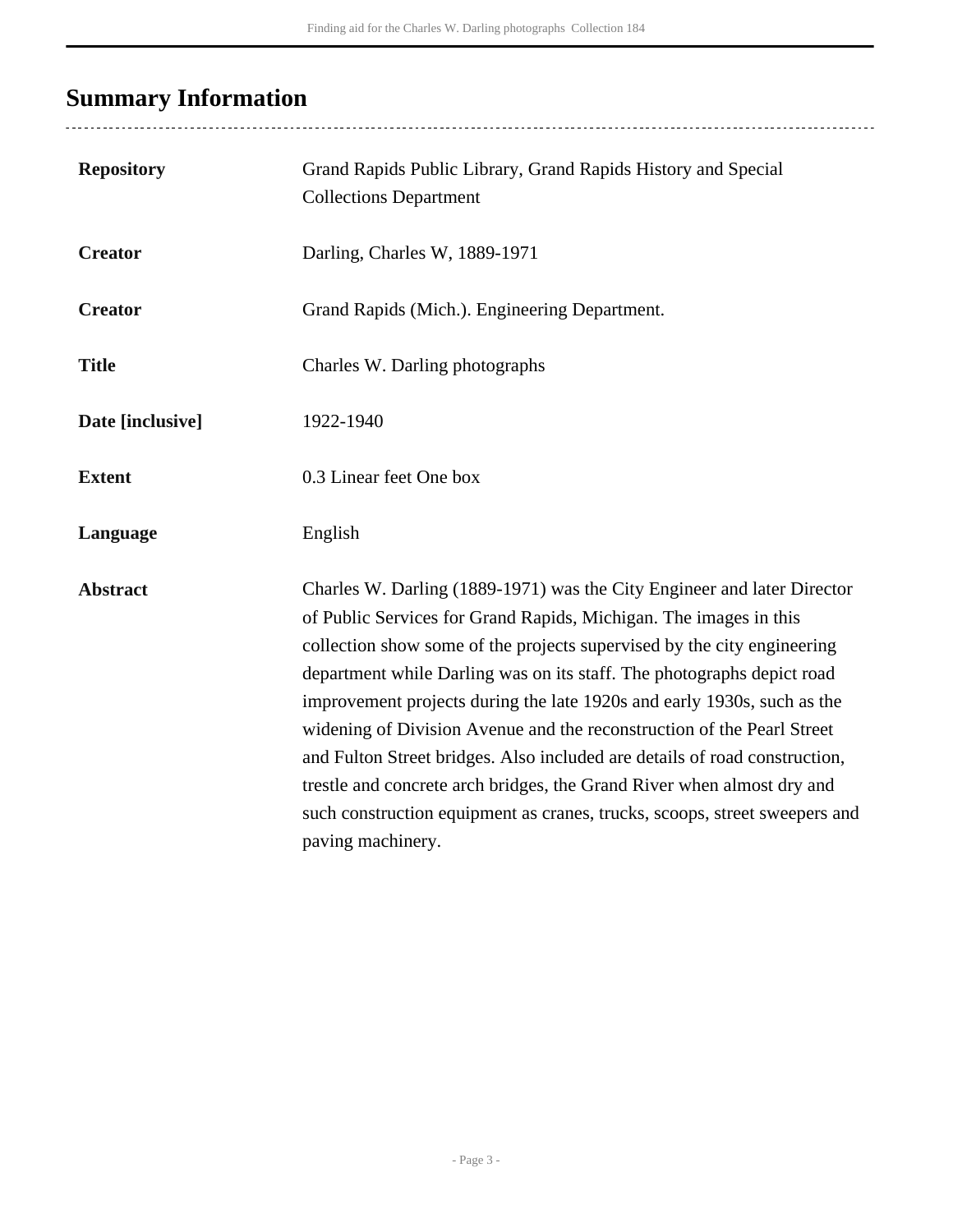## <span id="page-3-0"></span>**Biographical/Historical note**

Charles William Darling (1889-1971) was born in West Michigan and graduated from Central High School, Grand Rapids, Michigan. After attending courses at Northwestern University and the State Normal College at Ypsilanti (now Eastern Michigan University), he began working for the Holland Interurban Railroad Co. On June 1, 1912, he was employed in the Grand Rapids City Engineer's office as a blue print boy, tracer and errand boy.

Working his way up through the ranks, Darling was appointed chief surveyor in 1917 and assistant city engineer in 1920, the same year he became a registered civil engineer. As assistant engineer, he was in charge of all outside construction for the city.

In 1927 he was appointed city engineer. Some of the major city construction projects during his tenure were the construction of Lake Michigan Drive, widening Division Avenue from Fulton Street southward, replacing the Fulton Street Bridge and paving most of the city's streets to carry motorized traffic.

With Frank Goebel's promotion to city manger in 1946, Darling also became director of public service. He held that position until 1954 when city manager Milard M. Moore refused to approve Darlings request to work past mandatory retirement at age 65. Due to the political turmoil in city politics at the time, Darling was reappointed to the position when George Veldman was elected mayor.

Darling and Orchis Stanton were married 8 June 1910. They had three children: Russell, Richard and Laura Jean, who married Ernest F. Slagel. The Slagel's son, also named Ernest, allowed the Library to copy these images.

## <span id="page-3-1"></span>**Scope and Contents note**

Contains images of some of the projects supervised by the city engineering department while Darling was on its staff. Of note are the 1920s view of the bridges across the Grand River at: Ann Street, Leonard Street, Pearl Street and Sixth Street, as well as the Interurban Bridge, Southern Michigan Railway bridge and Railroad Bridge. Also details the widening of South Division Avenue in 1928, the reconstruction of the Pearl Street Bridge (1921-1922) and the Fulton Street Bridge (1927-1928) and the construction of Lake Michigan Drive (originally known as Shawmut Boulevard).

Other images detail the Grand River while almost dry, city garage construction, city engineer's office and staff, and such equipment as cranes, trucks, scoops, street sweepers and paving equipment. As a result, the images evidence road building technology of the time as well as bridge construction techniques. In addition, the images show the area north of the reservoir, leaf collecting and snow removal work.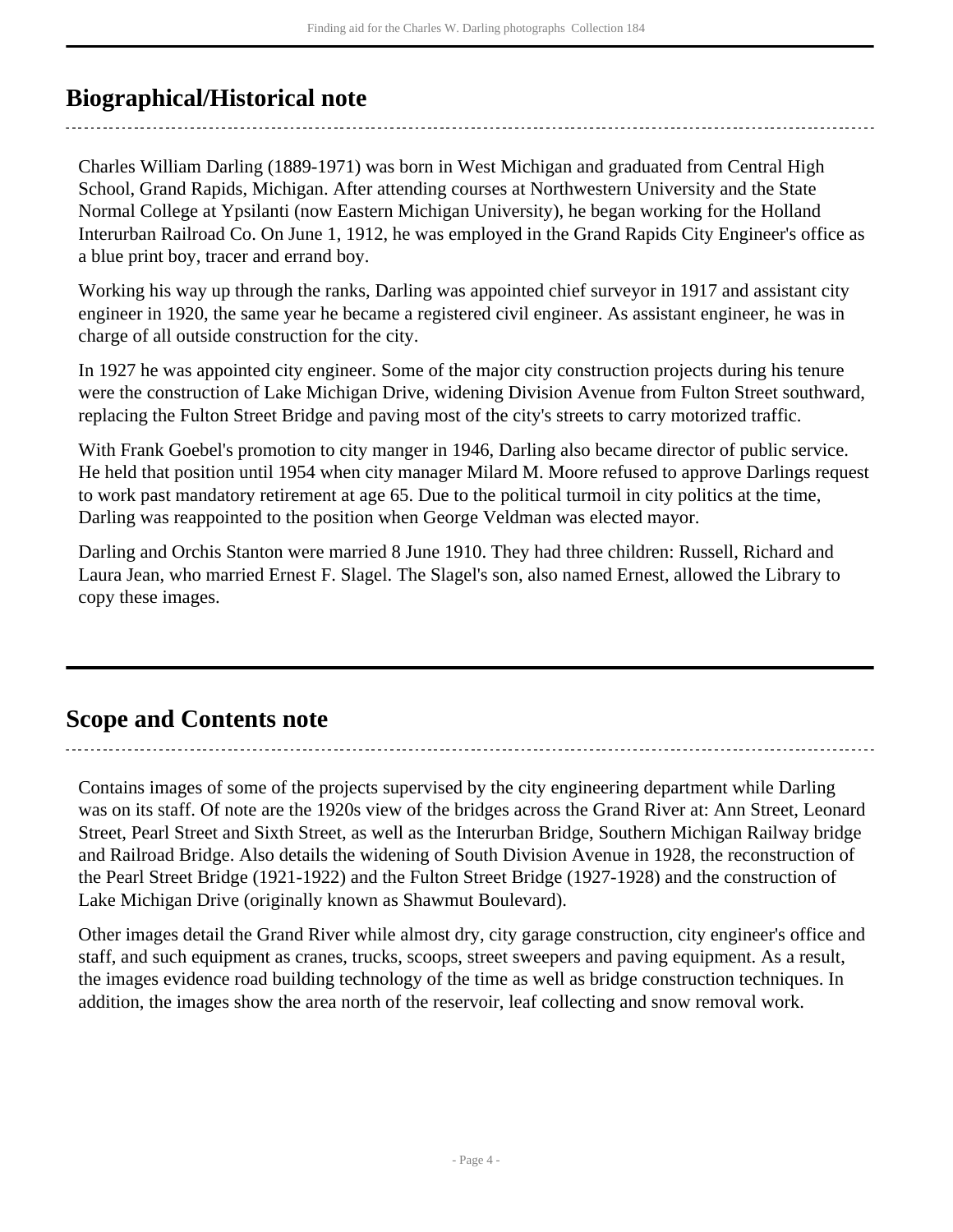## <span id="page-4-0"></span>**Administrative Information**

#### **Publication Information**

Grand Rapids Public Library, Grand Rapids History and Special Collections Department February 1996

#### **Immediate Source of Acquisition note**

Library purchase, 1995, accession number 00.000

### <span id="page-4-1"></span>**Controlled Access Headings**

#### **Genre(s)**

• photographs

**Geographic Name(s)**

• Grand Rapids (Mich.) -- History

### <span id="page-4-2"></span>**Added entries**

Bridge Street Bridge, f.16 Busses, f.9

Camelback trestle bridge f.1 Concrete mixer, f.36 Cranes, f.9-10, f.14, f.18

Dams, f.16

Flour mills, f.16, f.21, f.25

Grand Trunk Railway station, f.16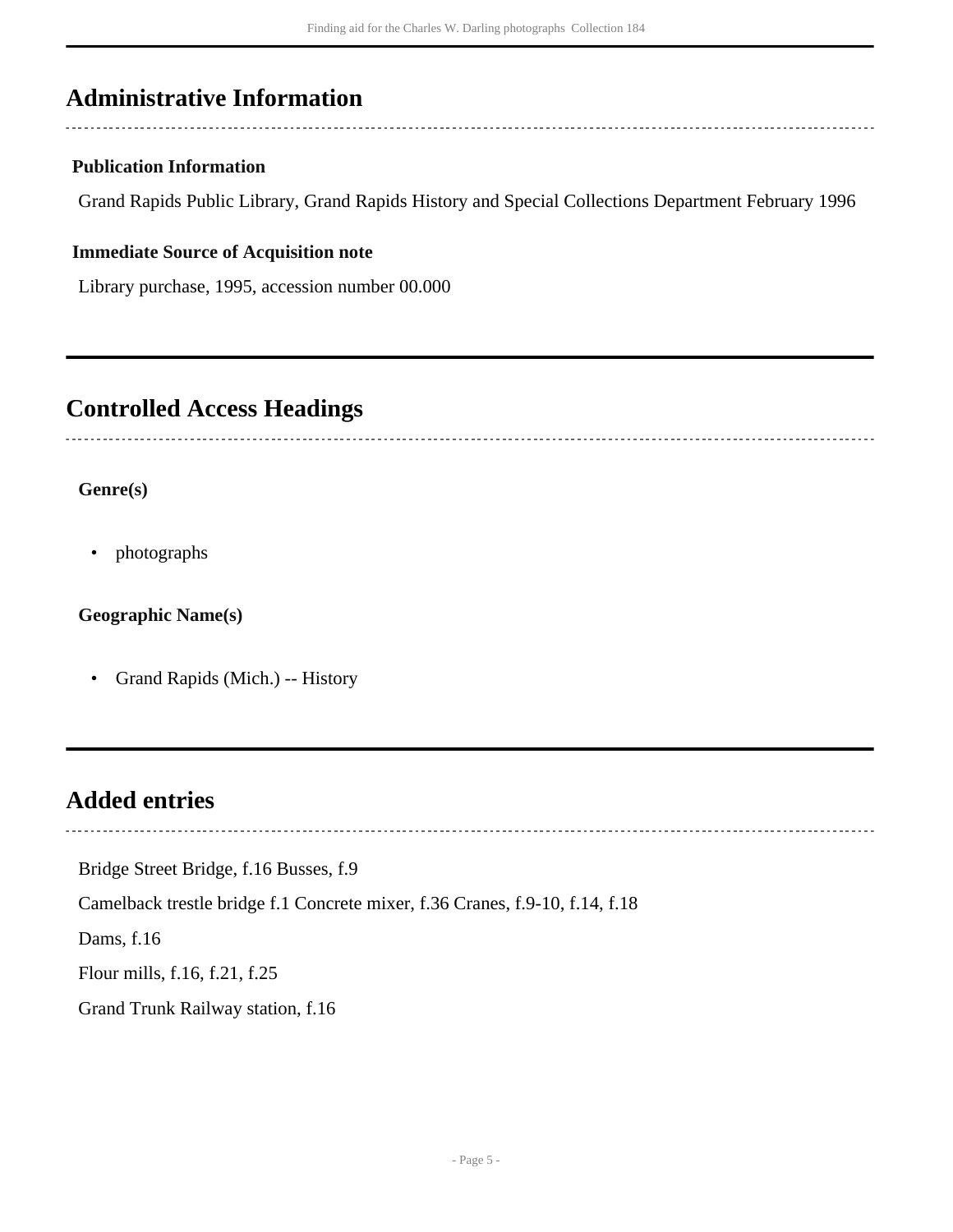Steam rollers, f.9-10, f.38 Streetcars, f.11

Trestle bridges, f.1, f.13, f.25-26, f.28, f.31 Trucks, f.19, f.32, f.34, f.36

Valley City Milling Co., f.21 Voigt Milling Co., f.16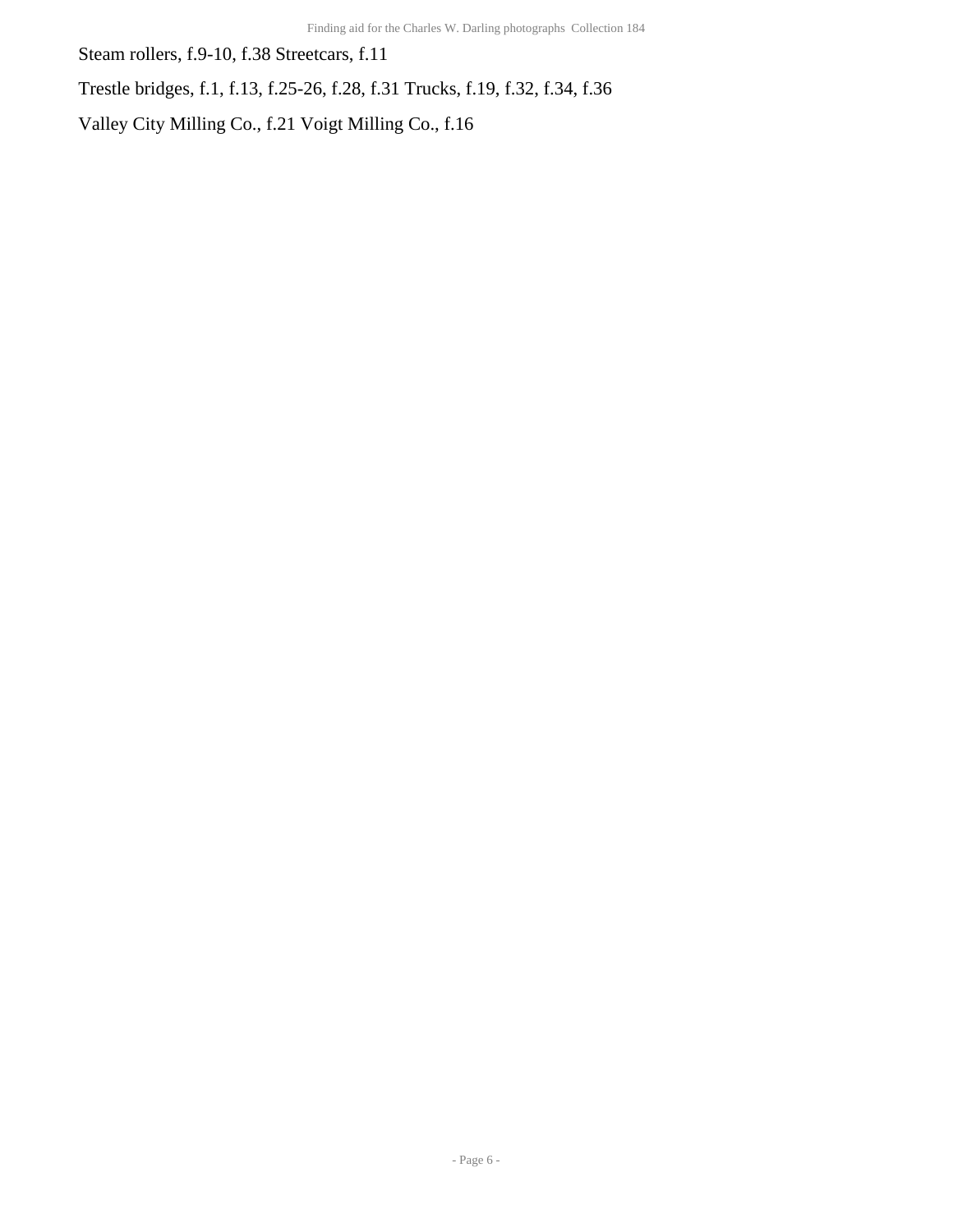## <span id="page-6-0"></span>**Collection Inventory**

<span id="page-6-1"></span>

| Photographs                                     |              |                |
|-------------------------------------------------|--------------|----------------|
|                                                 | <b>Box</b>   | Folder         |
| Ann Street Bridge, 1927. (1)                    | $\mathbf{1}$ | $\mathbf{1}$   |
| Automobile passing Kelly's truck, 1929. (1)     | $\mathbf{1}$ | $\overline{2}$ |
| Brickyard, 1927. (1)                            | $\mathbf{1}$ | 3              |
| City garage construction, c.1928. (1)           | $\mathbf{1}$ | $\overline{4}$ |
| City Engineer's Office and staff, 1927.(7)      | $\mathbf{1}$ | 5              |
| Construction (Hall at Century), 1927.(1)        | $\mathbf{1}$ | 6              |
| Division Avenue, S view, 1928.(4)               | $\mathbf{1}$ | $\tau$         |
| Division Avenue, S at Monroe/Fulton, c.1928.(1) | $\mathbf{1}$ | $8\,$          |
| Division Avenue, S widening, c.1928.(15)        | $\mathbf{1}$ | 9              |
| Division Avenue, S at Cherry, 1928.(2)          | $\mathbf{1}$ | 10             |
| Division Avenue, S at Wealthy, 1928.(3)         | $\mathbf{1}$ | 11             |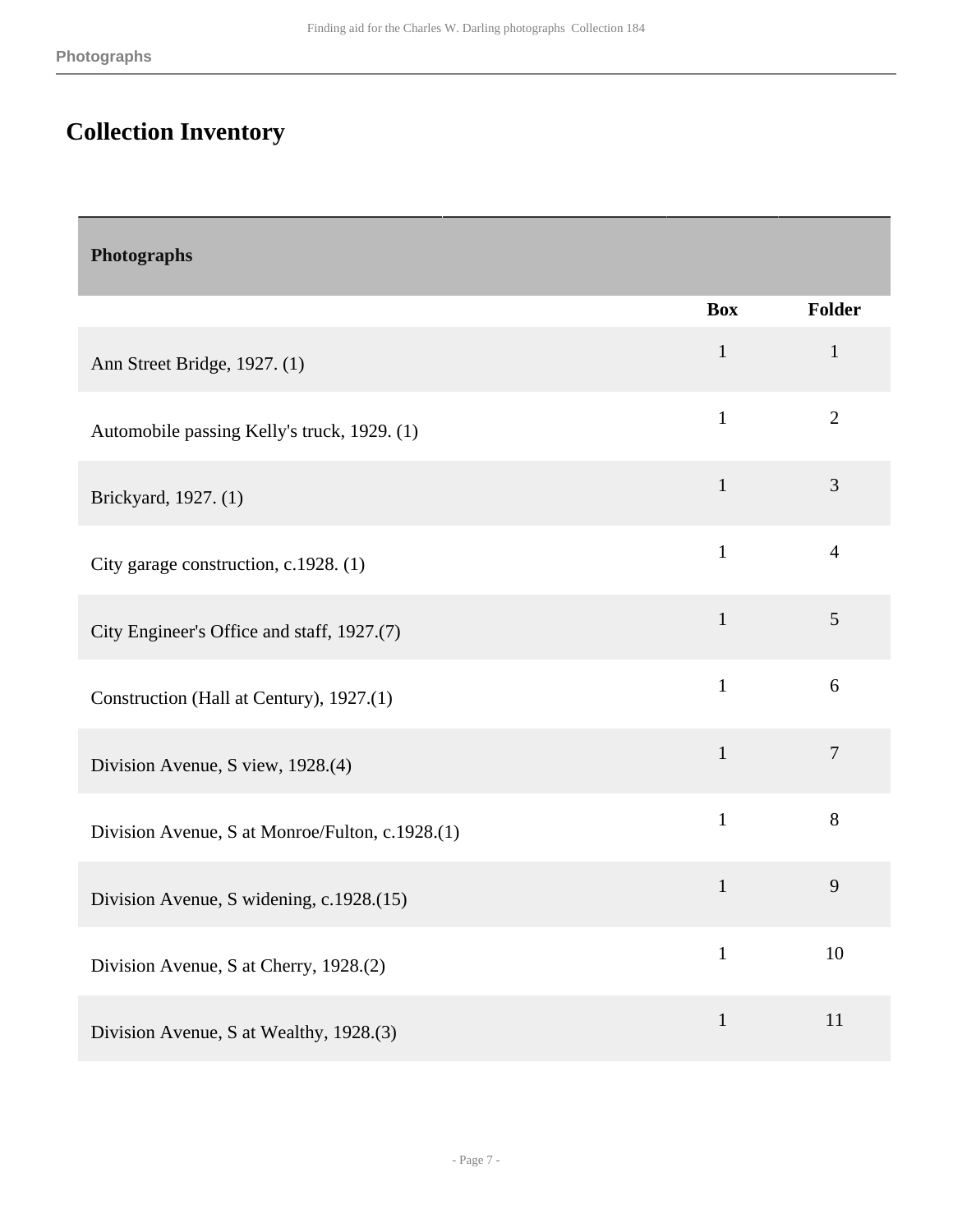| F.F. Wood Motor Co., c.1928.(1)                   | $\mathbf{1}$ | 12 |
|---------------------------------------------------|--------------|----|
| Fulton Street Bridge, 1927.(1)                    | $\mathbf{1}$ | 13 |
| Fulton Street Bridge reconstruction, 1927-28.(12) | $\mathbf{1}$ | 14 |
| Grand Rapids Asphalt Co., c.1927.(1)              | $\mathbf{1}$ | 15 |
| Grand River views, 1928. (8)                      | $\mathbf{1}$ | 16 |
| Interurban Bridge, c.1927.(6)                     | $\mathbf{1}$ | 17 |
| Lake Michigan Drive views, 1928.(9)               | $\mathbf{1}$ | 18 |
| Leaf Pickup, c.1930.(1)                           | $\mathbf{1}$ | 19 |
| Leonard Street Bridge, 1927.(1)                   | $\mathbf{1}$ | 20 |
| Michigan Street, west of Monroe, c.1925.(1)       | $\mathbf{1}$ | 21 |
| Monroe Avenue view, 1929. (1)                     | $\mathbf{1}$ | 22 |
| Parking Ramp construction, n.d.(1)                | $\mathbf{1}$ | 23 |
| Pearl Street Bridge, 1927. (2)                    | $\mathbf{1}$ | 24 |
| Pearl Street Bridge reconstruction, 1921-22.(6)   | $\mathbf{1}$ | 25 |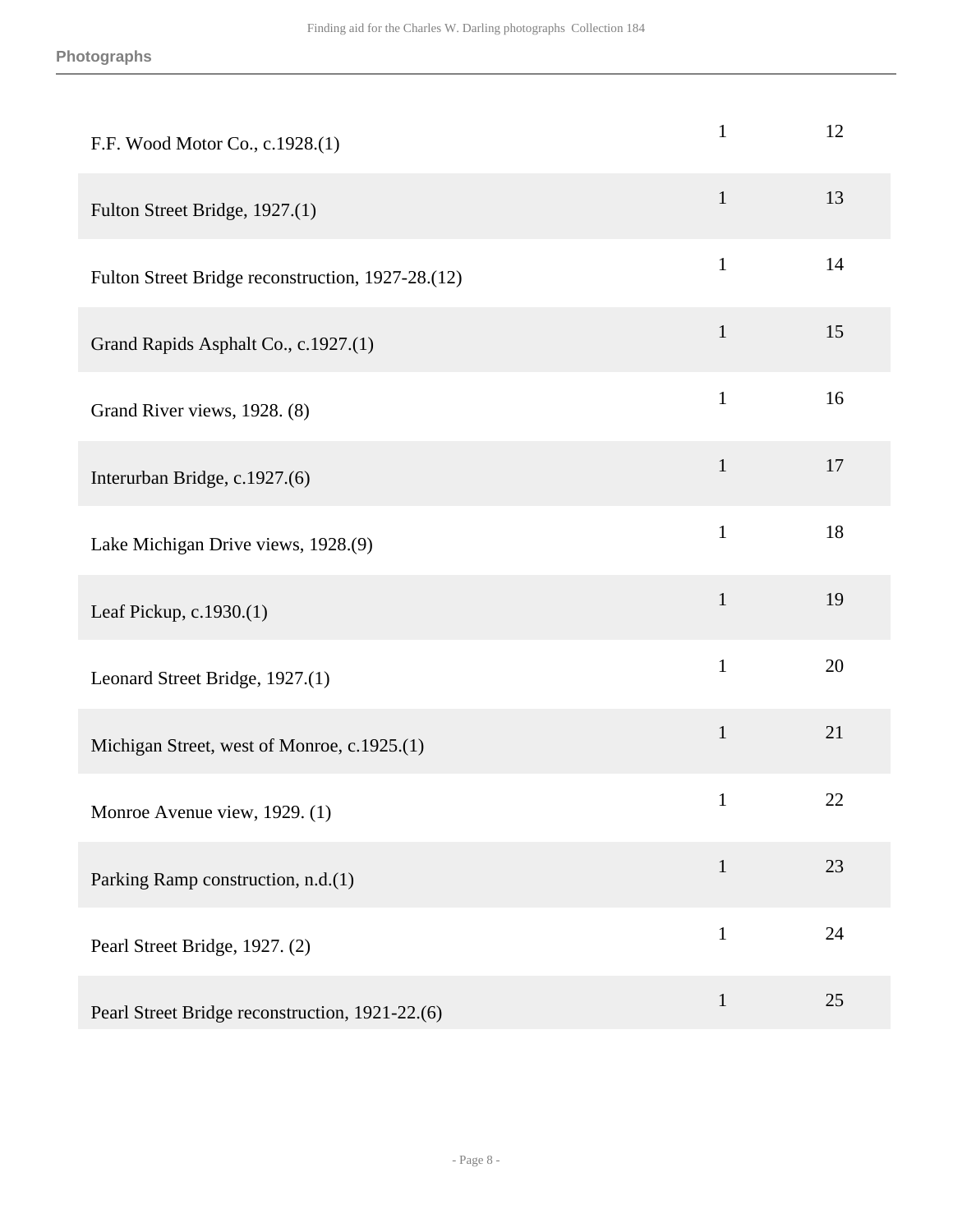| Note for Pearl Street bridge reconstruction photographs                                                                                                                                                                   |              |    |
|---------------------------------------------------------------------------------------------------------------------------------------------------------------------------------------------------------------------------|--------------|----|
| .1 Dec. 21, 1921. Old trestle bridge                                                                                                                                                                                      |              |    |
| .2 Feb. 25, 1922. Crane in river, one section of trestle bridge left.                                                                                                                                                     |              |    |
| .3 Mar. 30, 1922. Crane in river, right, with old bridge almost gone. New<br>construction on the left side.                                                                                                               |              |    |
| .4 June 25/26, 1922. New bridge in place, in construction                                                                                                                                                                 |              |    |
| .5 July 25, 1922. Not much change, scaffolding still in place under bridge.                                                                                                                                               |              |    |
| .6 Sept. 7, 1922. New bridge complete?                                                                                                                                                                                    |              |    |
| Pere Marquette Railroad Bridge, 1927.(1)                                                                                                                                                                                  | $\mathbf{1}$ | 26 |
| Pumping Station interior, 1923.(1)                                                                                                                                                                                        | $\mathbf{1}$ | 27 |
| G.R.&I./P.R.R. Railroad Bridge, 1920.(1)                                                                                                                                                                                  | $\mathbf{1}$ | 28 |
| Reservoir Hill, c. 1925.(5)                                                                                                                                                                                               | $\mathbf{1}$ | 29 |
| Road Construction, c.1930.(1)                                                                                                                                                                                             | $\mathbf{1}$ | 30 |
| <b>General note</b>                                                                                                                                                                                                       |              |    |
| NOTE: Shawmut Boulevard construction, c.1928, formerly called folder<br>31 in this finding aid, not found 3/23/1999, unless this is actually the road<br>shown in Folder 30 image. Numbering found on folders as follows. |              |    |
| Sixth Street Bridge, 1927. (1)                                                                                                                                                                                            | $\mathbf{1}$ | 31 |
| Snow Removal, c.1940.(1)                                                                                                                                                                                                  | $\mathbf{1}$ | 32 |